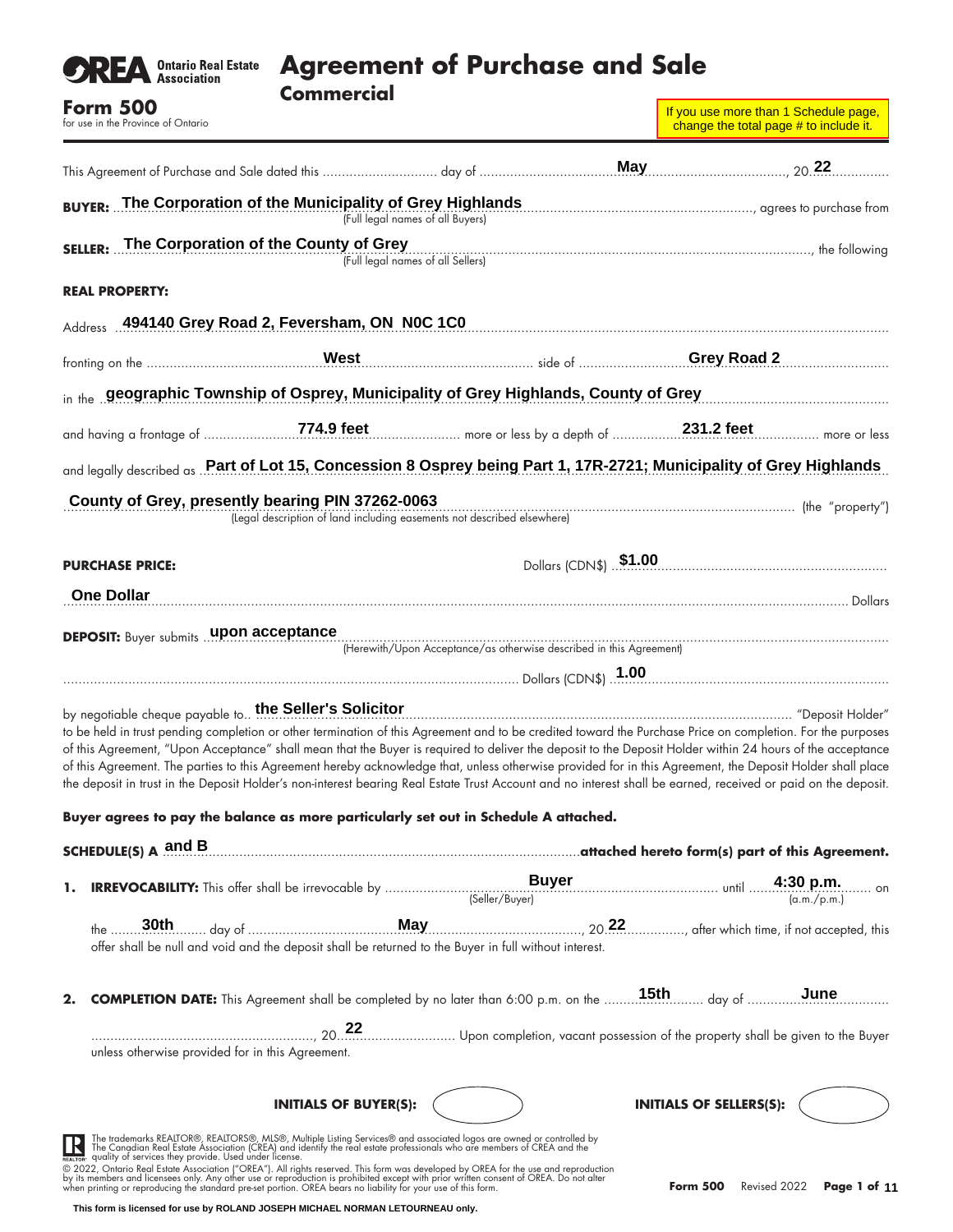**3. NOTICES:** The Seller hereby appoints the Listing Brokerage as agent for the Seller for the purpose of giving and receiving notices pursuant to this Agreement. Where a Brokerage (Buyer's Brokerage) has entered into a representation agreement with the Buyer, the Buyer hereby appoints the Buyer's Brokerage as agent for the purpose of giving and receiving notices pursuant to this Agreement. **Where a Brokerage represents both the Seller and the Buyer (multiple representation), the Brokerage shall not be appointed or authorized to be agent for**  either the Buyer or the Seller for the purpose of giving and receiving notices. Any notice relating hereto or provided for herein shall be in writing. In addition to any provision contained herein and in any Schedule hereto, this offer, any counter-offer, notice of acceptance thereof or any notice to be given or received pursuant to this Agreement or any Schedule hereto (any of them, "Document") shall be deemed given and received when delivered personally or hand delivered to the Address for Service provided in the Acknowledgement below, or where a facsimile number or email address is provided herein, when transmitted electronically to that facsimile number or email address, respectively, in which case, the signature(s) of the party (parties) shall be deemed to be original.

|    | 519-376-8998<br>FAX No.: .<br>(For delivery of Documents to Seller)                                                                                                                                                                                                                                                                                                                                                                                                                                                                                                                                                                                                                                                                                                                                                                                                                | $\begin{minipage}{0.9\linewidth} \textsf{FAX No.:} \begin{minipage}{0.9\linewidth} \textsf{FAX No.:} \begin{minipage}{0.9\linewidth} \textsf{For delivery of Documents to Buyer} \end{minipage} \end{minipage}$                                                                                                                                                                                                                                                                                                                                                                   |
|----|------------------------------------------------------------------------------------------------------------------------------------------------------------------------------------------------------------------------------------------------------------------------------------------------------------------------------------------------------------------------------------------------------------------------------------------------------------------------------------------------------------------------------------------------------------------------------------------------------------------------------------------------------------------------------------------------------------------------------------------------------------------------------------------------------------------------------------------------------------------------------------|-----------------------------------------------------------------------------------------------------------------------------------------------------------------------------------------------------------------------------------------------------------------------------------------------------------------------------------------------------------------------------------------------------------------------------------------------------------------------------------------------------------------------------------------------------------------------------------|
|    | (For delivery of Documents to Seller)                                                                                                                                                                                                                                                                                                                                                                                                                                                                                                                                                                                                                                                                                                                                                                                                                                              | $\small \textsf{Email Address:} \begin{minipage}{1.5\textwidth} \begin{minipage}{0.5\textwidth} \centering \textit{Final Address:} \end{minipage}{ \begin{minipage}{0.5\textwidth} \centering \begin{minipage}{0.5\textwidth} \centering \textit{Final States:} \end{minipage} } \begin{minipage}{0.5\textwidth} \centering \begin{minipage}{0.5\textwidth} \centering \textit{Final States:} \end{minipage} \end{minipage} \begin{minipage}{0.5\textwidth} \centering \begin{minipage}{0.5\textwidth} \centering \centering \textit{Final States:} \end{minipage} \end{minipage$ |
| 4. |                                                                                                                                                                                                                                                                                                                                                                                                                                                                                                                                                                                                                                                                                                                                                                                                                                                                                    |                                                                                                                                                                                                                                                                                                                                                                                                                                                                                                                                                                                   |
|    | Any and all chattels remaining on the property at the time of closing.                                                                                                                                                                                                                                                                                                                                                                                                                                                                                                                                                                                                                                                                                                                                                                                                             |                                                                                                                                                                                                                                                                                                                                                                                                                                                                                                                                                                                   |
|    |                                                                                                                                                                                                                                                                                                                                                                                                                                                                                                                                                                                                                                                                                                                                                                                                                                                                                    |                                                                                                                                                                                                                                                                                                                                                                                                                                                                                                                                                                                   |
|    | Unless otherwise stated in this Agreement or any Schedule hereto, Seller agrees to convey all fixtures and chattels included in the Purchase Price free<br>from all liens, encumbrances or claims affecting the said fixtures and chattels.                                                                                                                                                                                                                                                                                                                                                                                                                                                                                                                                                                                                                                        |                                                                                                                                                                                                                                                                                                                                                                                                                                                                                                                                                                                   |
| 5. |                                                                                                                                                                                                                                                                                                                                                                                                                                                                                                                                                                                                                                                                                                                                                                                                                                                                                    |                                                                                                                                                                                                                                                                                                                                                                                                                                                                                                                                                                                   |
|    | <b>None</b>                                                                                                                                                                                                                                                                                                                                                                                                                                                                                                                                                                                                                                                                                                                                                                                                                                                                        |                                                                                                                                                                                                                                                                                                                                                                                                                                                                                                                                                                                   |
|    |                                                                                                                                                                                                                                                                                                                                                                                                                                                                                                                                                                                                                                                                                                                                                                                                                                                                                    |                                                                                                                                                                                                                                                                                                                                                                                                                                                                                                                                                                                   |
|    |                                                                                                                                                                                                                                                                                                                                                                                                                                                                                                                                                                                                                                                                                                                                                                                                                                                                                    |                                                                                                                                                                                                                                                                                                                                                                                                                                                                                                                                                                                   |
| 6. | RENTAL ITEMS (Including Lease, Lease to Own): The following equipment is rented and not included in the Purchase Price. The Buyer agrees                                                                                                                                                                                                                                                                                                                                                                                                                                                                                                                                                                                                                                                                                                                                           |                                                                                                                                                                                                                                                                                                                                                                                                                                                                                                                                                                                   |
|    | to assume the rental contract(s), if assumable:                                                                                                                                                                                                                                                                                                                                                                                                                                                                                                                                                                                                                                                                                                                                                                                                                                    |                                                                                                                                                                                                                                                                                                                                                                                                                                                                                                                                                                                   |
|    | N/A                                                                                                                                                                                                                                                                                                                                                                                                                                                                                                                                                                                                                                                                                                                                                                                                                                                                                |                                                                                                                                                                                                                                                                                                                                                                                                                                                                                                                                                                                   |
|    |                                                                                                                                                                                                                                                                                                                                                                                                                                                                                                                                                                                                                                                                                                                                                                                                                                                                                    |                                                                                                                                                                                                                                                                                                                                                                                                                                                                                                                                                                                   |
|    |                                                                                                                                                                                                                                                                                                                                                                                                                                                                                                                                                                                                                                                                                                                                                                                                                                                                                    |                                                                                                                                                                                                                                                                                                                                                                                                                                                                                                                                                                                   |
|    | The Buyer agrees to co-operate and execute such documentation as may be required to facilitate such assumption.                                                                                                                                                                                                                                                                                                                                                                                                                                                                                                                                                                                                                                                                                                                                                                    |                                                                                                                                                                                                                                                                                                                                                                                                                                                                                                                                                                                   |
| 7. | HST: If the sale of the property (Real Property as described above) is subject to Harmonized Sales Tax (HST), then such<br>tax shall be in addition to the Purchase Price. The Seller will not collect HST if the Buyer provides to the Seller a warranty that the Buyer is<br>registered under the Excise Tax Act ("ETA"), together with a copy of the Buyer's ETA registration, a warranty that the Buyer shall self-assess and remit<br>the HST payable and file the prescribed form and shall indemnify the Seller in respect of any HST payable. The foregoing warranties shall not merge<br>but shall survive the completion of the transaction. If the sale of the property is not subject to HST, Seller agrees to certify on or before closing, that the<br>transaction is not subject to HST. Any HST on chattels, if applicable, is not included in the Purchase Price. |                                                                                                                                                                                                                                                                                                                                                                                                                                                                                                                                                                                   |
|    | <b>INITIALS OF BUYER(S):</b>                                                                                                                                                                                                                                                                                                                                                                                                                                                                                                                                                                                                                                                                                                                                                                                                                                                       | <b>INITIALS OF SELLERS(S):</b>                                                                                                                                                                                                                                                                                                                                                                                                                                                                                                                                                    |
|    | The trademarks REALTOR®, REALTORS®, MLS®, Multiple Listing Services® and associated logos are owned or controlled by<br>The Canadian Real Estate Association (CREA) and identify the real estate professionals who are members of<br>© 2022, Ontario Real Estate Association ("OREA"). All rights reserved. This form was developed by OREA for the use and reproduction<br>by its members and licensees only. Any other use or reproduction is prohibited except with                                                                                                                                                                                                                                                                                                                                                                                                             |                                                                                                                                                                                                                                                                                                                                                                                                                                                                                                                                                                                   |
|    | This form is licensed for use by ROLAND JOSEPH MICHAEL NORMAN LETOURNEAU only.                                                                                                                                                                                                                                                                                                                                                                                                                                                                                                                                                                                                                                                                                                                                                                                                     | Revised 2022<br><b>Form 500</b><br>Page 2 of 1                                                                                                                                                                                                                                                                                                                                                                                                                                                                                                                                    |



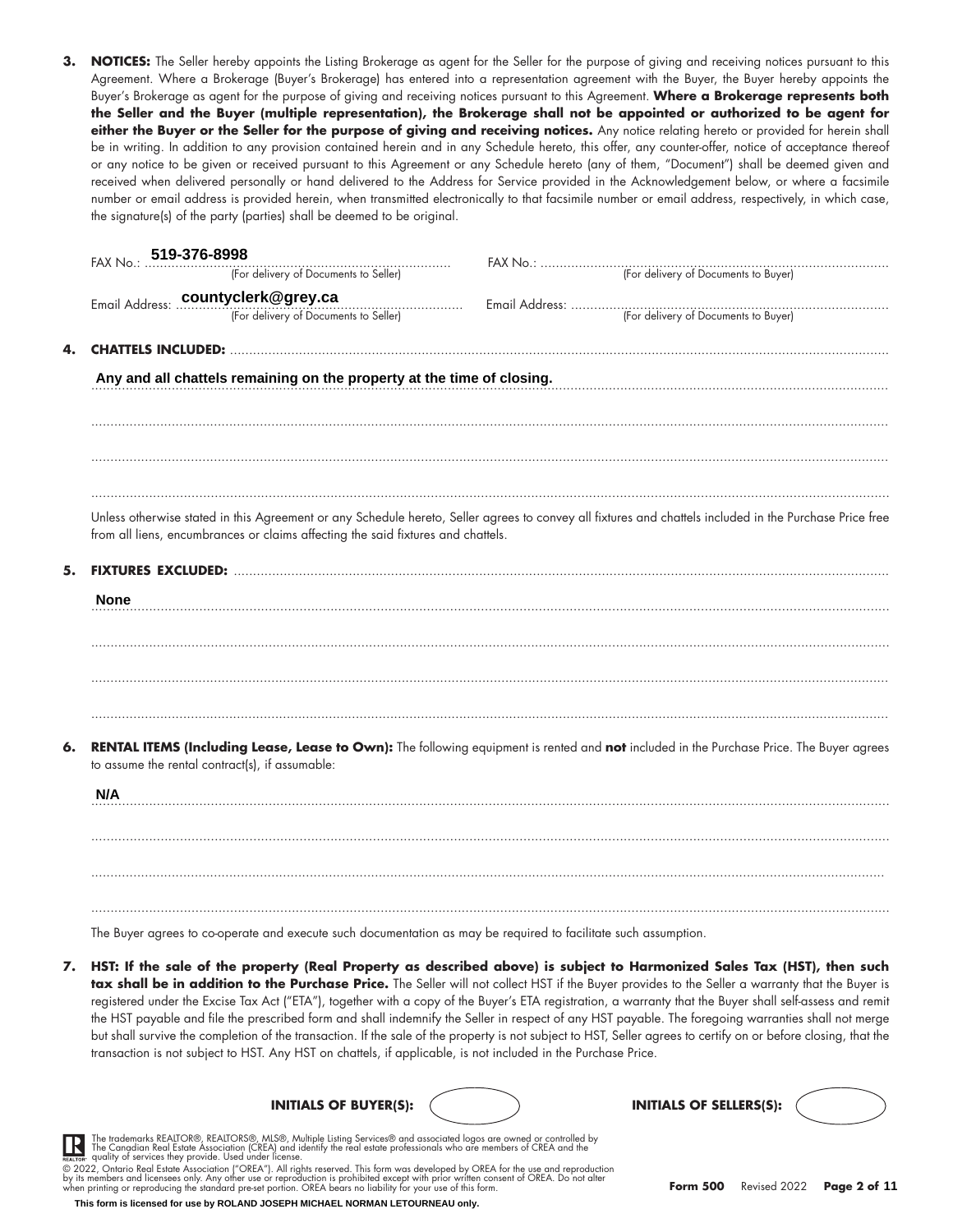**8. TITLE SEARCH:** Buyer shall be allowed until 6:00 p.m. on the ..................... day of.................................................................., 20................, **3rd** (Requisition Date) to examine the title to the property at his own expense and until the earlier of: (i) thirty days from the later of the Requisition Date or the date on which the conditions in this Agreement are fulfilled or otherwise waived or; (ii) five days prior to completion, to satisfy himself that there

are no outstanding work orders or deficiency notices affecting the property, that its **proposed** use (................................................................) may be lawfully continued and that the principal building may be insured against risk of fire. Seller hereby consents to the municipality or other governmental agencies releasing to Buyer details of all outstanding work orders and deficiency notices affecting the property, and Seller agrees to execute and deliver such further authorizations in this regard as Buyer may reasonably require.

- **9. FUTURE USE:** Seller and Buyer agree that there is no representation or warranty of any kind that the future intended use of the property by Buyer is or will be lawful except as may be specifically provided for in this Agreement.
- **10. TITLE:** Provided that the title to the property is good and free from all registered restrictions, charges, liens, and encumbrances except as otherwise specifically provided in this Agreement and save and except for (a) any registered restrictions or covenants that run with the land providing that such are complied with; (b) any registered municipal agreements and registered agreements with publicly regulated utilities providing such have been complied with, or security has been posted to ensure compliance and completion, as evidenced by a letter from the relevant municipality or regulated utility; (c) any minor easements for the supply of domestic utility or telecommunication services to the property or adjacent properties; and (d) any easements for drainage, storm or sanitary sewers, public utility lines, telecommunication lines, cable television lines or other services which do not materially affect the use of the property. If within the specified times referred to in paragraph 8 any valid objection to title or to any outstanding work order or deficiency notice, or to the fact the said present use may not lawfully be continued, or that the principal building may not be insured against risk of fire is made in writing to Seller and which Seller is unable or unwilling to remove, remedy or satisfy or obtain insurance save and except against risk of fire (Title Insurance) in favour of the Buyer and any mortgagee, (with all related costs at the expense of the Seller), and which Buyer will not waive, this Agreement notwithstanding any intermediate acts or negotiations in respect of such objections, shall be at an end and all monies paid shall be returned without interest or deduction and Seller, Listing Brokerage and Co-operating Brokerage shall not be liable for any costs or damages. Save as to any valid objection so made by such day and except for any objection going to the root of the title, Buyer shall be conclusively deemed to have accepted Seller's title to the property. **This facebook is a similar of the signal of the signal of the signal of the signal of the signal of the signal of the signal of the signal of the signal of the signal of the signal of the signal of the signal of the sign**
- 11. CLOSING ARRANGEMENTS: Where each of the Seller and Buyer retain a lawyer to complete the Agreement of Purchase and Sale of the property, and where the transaction will be completed by electronic registration pursuant to Part III of the Land Registration Reform Act, R.S.O. 1990, Chapter L4 and the Electronic Registration Act, S.O. 1991, Chapter 44, and any amendments thereto, the Seller and Buyer acknowledge and agree that the exchange of closing funds, non-registrable documents and other items (the "Requisite Deliveries") and the release thereof to the Seller and Buyer will (a) not occur at the same time as the registration of the transfer/deed (and any other documents intended to be registered in connection with the completion of this transaction) and (b) be subject to conditions whereby the lawyer(s) receiving any of the Requisite Deliveries will be required to hold same in trust and not release same except in accordance with the terms of a document registration agreement between the said lawyers. The Seller and Buyer irrevocably instruct the said lawyers to be bound by the document registration agreement which is recommended from time to time by the Law Society of Ontario. Unless otherwise agreed to by the lawyers, such exchange of Requisite Deliveries shall occur by the delivery of the Requisite Deliveries of each party to the office of the lawyer for the other party or such other location agreeable to both lawyers.
- 12. DOCUMENTS AND DISCHARGE: Buyer shall not call for the production of any title deed, abstract, survey or other evidence of title to the property except such as are in the possession or control of Seller. If requested by Buyer, Seller will deliver any sketch or survey of the property within Seller's control to Buyer as soon as possible and prior to the Requisition Date. If a discharge of any Charge/Mortgage held by a corporation incorporated pursuant to the Trust And Loan Companies Act (Canada), Chartered Bank, Trust Company, Credit Union, Caisse Populaire or Insurance Company and which is not to be assumed by Buyer on completion, is not available in registrable form on completion, Buyer agrees to accept Seller's lawyer's personal undertaking to obtain, out of the closing funds, a discharge in registrable form and to register same, or cause same to be registered, on title within a reasonable period of time after completion, provided that on or before completion Seller shall provide to Buyer a mortgage statement prepared by the mortgagee setting out the balance required to obtain the discharge, and, where a real-time electronic cleared funds transfer system is not being used, a direction executed by Seller directing payment to the mortgagee of the amount required to obtain the discharge out of the balance due on completion.
- 13. **INSPECTION:** Buyer acknowledges having had the opportunity to inspect the property and understands that upon acceptance of this offer there shall be a binding agreement of purchase and sale between Buyer and Seller.
- **14. INSURANCE:** All buildings on the property and all other things being purchased shall be and remain until completion at the risk of Seller. Pending completion, Seller shall hold all insurance policies, if any, and the proceeds thereof in trust for the parties as their interests may appear and in the event of substantial damage, Buyer may either terminate this Agreement and have all monies paid returned without interest or deduction or else take the proceeds of any insurance and complete the purchase. No insurance shall be transferred on completion. If Seller is taking back a Charge/ Mortgage, or Buyer is assuming a Charge/Mortgage, Buyer shall supply Seller with reasonable evidence of adequate insurance to protect Seller's or other mortgagee's interest on completion.



**INITIALS OF BUYER(S):** (  $\qquad \qquad$  ) **INITIALS OF SELLERS(S):** 



The trademarks REALTOR®, REALTORS®, MLS®, Multiple Listing Services® and associated logos are owned or controlled by<br>The Canadian Real Estate Association (CREA) and identify the real estate professionals who are members of © 2022, Ontario Real Estate Association ("OREA"). All rights reserved. This form was developed by OREA for the use and reproduction<br>by its members and licensees only. Any other use or reproduction is prohibited except with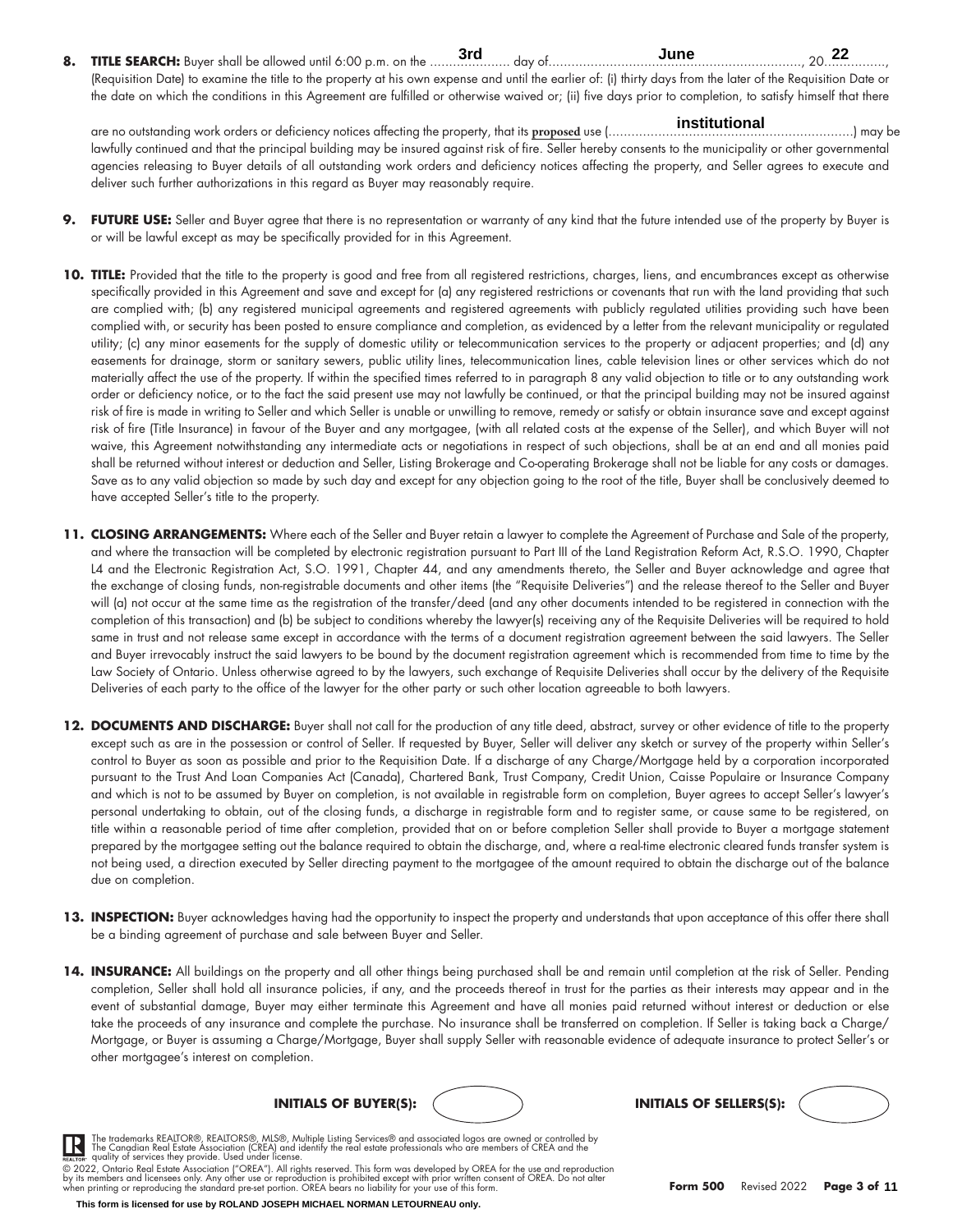- 15. PLANNING ACT: This Agreement shall be effective to create an interest in the property only if Seller complies with the subdivision control provisions of the Planning Act by completion and Seller covenants to proceed diligently at his expense to obtain any necessary consent by completion.
- **16. DOCUMENT PREPARATION:** The Transfer/Deed shall, save for the Land Transfer Tax Affidavit, be prepared in registrable form at the expense of Seller, and any Charge/Mortgage to be given back by the Buyer to Seller at the expense of the Buyer. If requested by Buyer, Seller covenants that the Transfer/Deed to be delivered on completion shall contain the statements contemplated by Section 50(22) of the Planning Act, R.S.O.1990.
- 17. RESIDENCY: (a) Subject to (b) below, the Seller represents and warrants that the Seller is not and on completion will not be a non-resident under the non-residency provisions of the Income Tax Act which representation and warranty shall survive and not merge upon the completion of this transaction and the Seller shall deliver to the Buyer a statutory declaration that Seller is not then a non-resident of Canada; (b) provided that if the Seller is a non-resident under the non-residency provisions of the Income Tax Act, the Buyer shall be credited towards the Purchase Price with the amount, if any, necessary for Buyer to pay to the Minister of National Revenue to satisfy Buyer's liability in respect of tax payable by Seller under the non-residency provisions of the Income Tax Act by reason of this sale. Buyer shall not claim such credit if Seller delivers on completion the prescribed certificate.
- **18. ADJUSTMENTS:** Any rents, mortgage interest, realty taxes including local improvement rates and unmetered public or private utility charges and unmetered cost of fuel, as applicable, shall be apportioned and allowed to the day of completion, the day of completion itself to be apportioned to Buyer.
- **19. TIME LIMITS:** Time shall in all respects be of the essence hereof provided that the time for doing or completing of any matter provided for herein may be extended or abridged by an agreement in writing signed by Seller and Buyer or by their respective lawyers who may be specifically authorized in that regard.
- **20. PROPERTY ASSESSMENT:** The Buyer and Seller hereby acknowledge that the Province of Ontario has implemented current value assessment and properties may be re-assessed on an annual basis. The Buyer and Seller agree that no claim will be made against the Buyer or Seller, or any Brokerage, Broker or Salesperson, for any changes in property tax as a result of a re-assessment of the property, save and except any property taxes that accrued prior to the completion of this transaction.
- **21. TENDER:** Any tender of documents or money hereunder may be made upon Seller or Buyer or their respective lawyers on the day set for completion. Money shall be tendered with funds drawn on a lawyer's trust account in the form of a bank draft, certified cheque or wire transfer using the Large Value Transfer System.
- **22. FAMILY LAW ACT:** Seller warrants that spousal consent is not necessary to this transaction under the provisions of the Family Law Act, R.S.O.1990 unless the spouse of the Seller has executed the consent hereinafter provided.
- **23. UFFI:** Seller represents and warrants to Buyer that during the time Seller has owned the property, Seller has not caused any building on the property to be insulated with insulation containing ureaformaldehyde, and that to the best of Seller's knowledge no building on the property contains or has ever contained insulation that contains ureaformaldehyde. This warranty shall survive and not merge on the completion of this transaction, and if the building is part of a multiple unit building, this warranty shall only apply to that part of the building which is the subject of this transaction.
- **24. LEGAL, ACCOUNTING AND ENVIRONMENTAL ADVICE:** The parties acknowledge that any information provided by the brokerage is not legal, tax or environmental advice, and that it has been recommended that the parties obtain independent professional advice prior to signing this document.
- **25. CONSUMER REPORTS: The Buyer is hereby notified that a consumer report containing credit and/or personal information may be referred to in connection with this transaction.**
- 26. AGREEMENT IN WRITING: If there is conflict or discrepancy between any provision added to this Agreement (including any Schedule attached hereto) and any provision in the standard pre-set portion hereof, the added provision shall supersede the standard pre-set provision to the extent of such conflict or discrepancy. This Agreement including any Schedule attached hereto, shall constitute the entire Agreement between Buyer and Seller. There is no representation, warranty, collateral agreement or condition, which affects this Agreement other than as expressed herein. For the purposes of this Agreement, Seller means vendor and Buyer means purchaser. This Agreement shall be read with all changes of gender or number required by the context.
- **27. ELECTRONIC SIGNATURES:** The parties hereto consent and agree to the use of electronic signatures pursuant to the *Electronic Commerce Act, 2000,* S.O. 2000, c17 as amended from time to time with respect to this Agreement and any other documents respecting this transaction.
- **28. TIME AND DATE:** Any reference to a time and date in this Agreement shall mean the time and date where the property is located.





**INITIALS OF BUYER(S):** (  $\qquad$  ) **INITIALS OF SELLERS(S):** 



The trademarks REALTOR®, REALTORS®, MLS®, Multiple Listing Services® and associated logos are owned or controlled by<br>The Canadian Real Estate Association (CREA) and identify the real estate professionals who are members of

© 2022, Ontario Real Estate Association ("OREA"). All rights reserved. This form was developed by OREA for the use and reproduction<br>by its members and licensees only. Any other use or reproduction is prohibited except with

R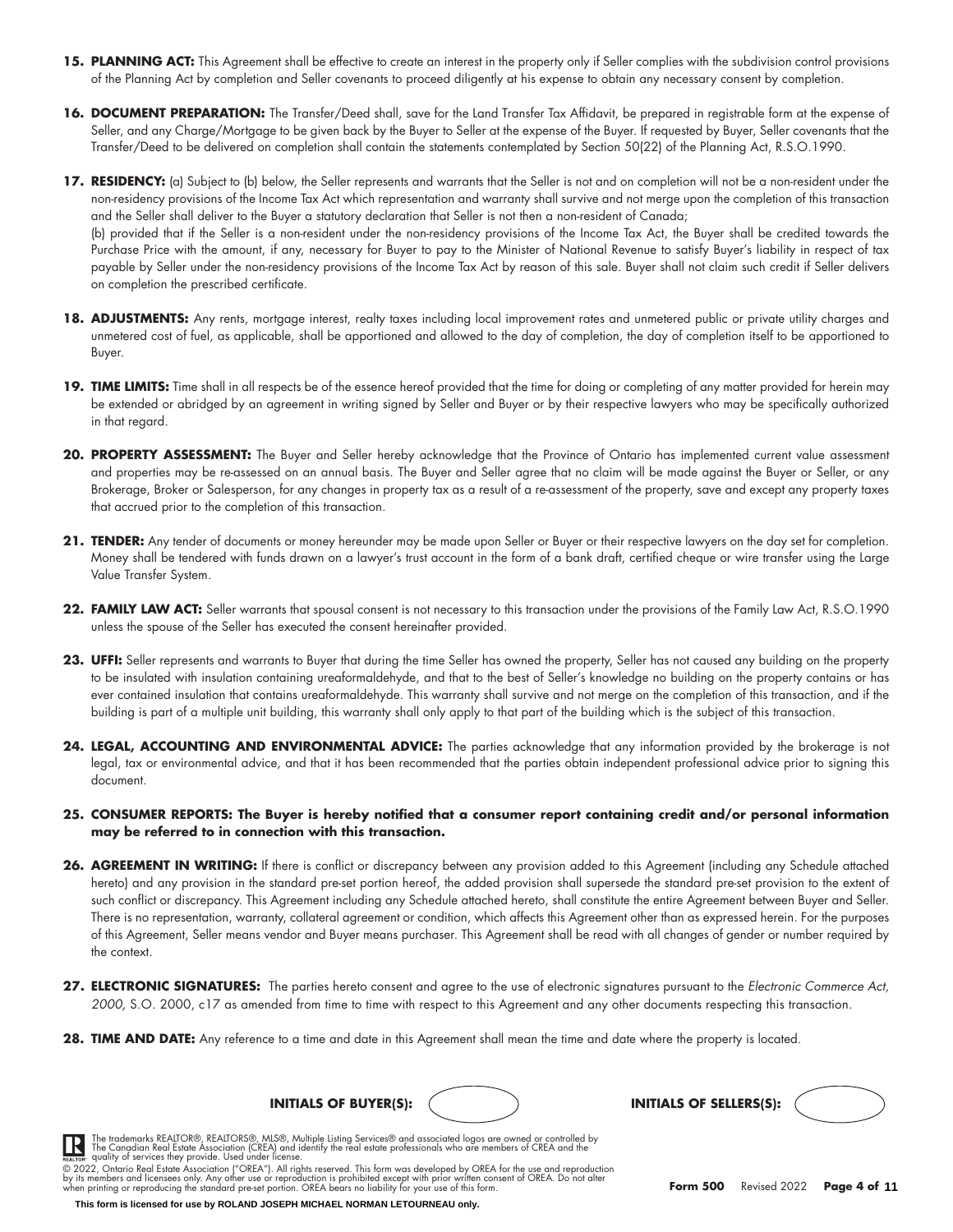**29. SUCCESSORS AND ASSIGNS:** The heirs, executors, administrators, successors and assigns of the undersigned are bound by the terms herein. SIGNED, SEALED AND DELIVERED in the presence of: IN WITNESS whereof I have hereunto set my hand and seal:

| (Witness) | (Buyer/Authorized Signing Officer) | Sea | (Date) |
|-----------|------------------------------------|-----|--------|
|           |                                    |     |        |
| (Witness) | (Buyer/Authorized Signing Officer) | Sea | (Date) |

I, the Undersigned Seller, agree to the above offer. I hereby irrevocably instruct my lawyer to pay directly to the brokerage(s) with whom I have agreed to pay commission, the unpaid balance of the commission together with applicable Harmonized Sales Tax (and any other taxes as may hereafter be applicable), from the proceeds of the sale prior to any payment to the undersigned on completion, as advised by the brokerage(s) to my lawyer. SIGNED, SEALED AND DELIVERED in the presence of: IN WITNESS whereof I have hereunto set my hand and seal:

|           |                                     | 'Seai |        |
|-----------|-------------------------------------|-------|--------|
| (Witness) | (Seller/Authorized Signing Officer) |       | (Date) |
|           |                                     | Seal  |        |
| (Witness) | (Seller/Authorized Signing Officer) |       | (Date) |

........................................................................

.................................................................................................. (Signature of Seller or Buyer)

**SPOUSAL CONSENT:** The undersigned spouse of the Seller hereby consents to the disposition evidenced herein pursuant to the provisions of the Family Law Act, R.S.O.1990, and hereby agrees to execute all necessary or incidental documents to give full force and effect to the sale evidenced herein.

| (Witness)                                                                                                                                          | (Spouse)    | (Seal) | (Date) |
|----------------------------------------------------------------------------------------------------------------------------------------------------|-------------|--------|--------|
| <b>CONFIRMATION OF ACCEPTANCE:</b> Notwithstanding anything contained herein to the contrary, I confirm this Agreement with all changes both typed |             |        |        |
|                                                                                                                                                    |             |        |        |
|                                                                                                                                                    | (a.m./p.m.) |        |        |

|                                                    |                                                                                                                                                                                                                                       |                | (Signature of Seller or Buyer) |                                                                                                                                                                                                                                                                                                                                                              |
|----------------------------------------------------|---------------------------------------------------------------------------------------------------------------------------------------------------------------------------------------------------------------------------------------|----------------|--------------------------------|--------------------------------------------------------------------------------------------------------------------------------------------------------------------------------------------------------------------------------------------------------------------------------------------------------------------------------------------------------------|
|                                                    | <b>INFORMATION ON BROKERAGE(S)</b>                                                                                                                                                                                                    |                |                                |                                                                                                                                                                                                                                                                                                                                                              |
|                                                    |                                                                                                                                                                                                                                       |                |                                | <del>(Tel.No.)</del>                                                                                                                                                                                                                                                                                                                                         |
|                                                    | {Salesperson/Broker/Broker of Record Name}                                                                                                                                                                                            |                |                                |                                                                                                                                                                                                                                                                                                                                                              |
|                                                    |                                                                                                                                                                                                                                       |                |                                |                                                                                                                                                                                                                                                                                                                                                              |
|                                                    |                                                                                                                                                                                                                                       |                |                                | $HeI.No.}$                                                                                                                                                                                                                                                                                                                                                   |
|                                                    | (Salesperson/Broker/Broker of Record Name)                                                                                                                                                                                            |                |                                |                                                                                                                                                                                                                                                                                                                                                              |
|                                                    | <b>ACKNOWLEDGEMENT</b>                                                                                                                                                                                                                |                |                                |                                                                                                                                                                                                                                                                                                                                                              |
|                                                    | I acknowledge receipt of my signed copy of this accepted Agreement of<br>Purchase and Sale and I authorize the Brokerage to forward a copy to my lawyer.                                                                              |                |                                | I acknowledge receipt of my signed copy of this accepted Agreement of<br>Purchase and Sale and I authorize the Brokerage to forward a copy to my lawyer.                                                                                                                                                                                                     |
| (Seller)                                           | (Date)                                                                                                                                                                                                                                | (Buyer)        |                                | (Date)                                                                                                                                                                                                                                                                                                                                                       |
| (Seller)                                           | (Date)<br>Address for Service 595 9th Avenue East, Owen Sound, ON N4K 3E3                                                                                                                                                             | (Buyer)        |                                | (Date)<br>Address for Service 206 Toronto Street South, Unit 1, Markdale, ON NOC 1H0                                                                                                                                                                                                                                                                         |
| <b>Attention: County Clerk</b>                     | 519 372-0219                                                                                                                                                                                                                          |                |                                | 519 986-2811                                                                                                                                                                                                                                                                                                                                                 |
|                                                    | (Tel. No.)                                                                                                                                                                                                                            |                |                                | (Tel. No.)                                                                                                                                                                                                                                                                                                                                                   |
| Seller's Lawyer Rob Robinson, The Alliance Lawyers |                                                                                                                                                                                                                                       |                |                                | Buyer's Lawyer Edward B. Veldboom, Russel, Christie, LLP                                                                                                                                                                                                                                                                                                     |
| Address                                            | 142 10th Street West, Owen Sound, ON N4K 3P9                                                                                                                                                                                          | <b>Address</b> |                                | 505 Memorial Avenue, P.O. Box 158, Orillia, ON L3V 6J3                                                                                                                                                                                                                                                                                                       |
| Email .                                            |                                                                                                                                                                                                                                       | Email          |                                |                                                                                                                                                                                                                                                                                                                                                              |
| 519<br>376-7450                                    | 519<br>376-8288                                                                                                                                                                                                                       | 705            | 325-1326                       | 705 327-1811                                                                                                                                                                                                                                                                                                                                                 |
| (Tel. No.)                                         | (Fax. No.)                                                                                                                                                                                                                            | (Tel. No.)     |                                | (Fax. No.)                                                                                                                                                                                                                                                                                                                                                   |
| FOR OFFICE USE ONLY                                | <b>COMMISSION TRUST AGREEMENT</b>                                                                                                                                                                                                     |                |                                |                                                                                                                                                                                                                                                                                                                                                              |
|                                                    | To: Co-operating Brokerage shown on the foregoing Agreement of Purchase and Sale:<br>a Commission Trust Agreement as defined in the MLS® Rules and shall be subject to and governed by the MLS® Rules pertaining to Commission Trust. |                |                                | In consideration for the Co-operating Brokerage procuring the foregoing Agreement of Purchase and Sale, I hereby declare that all moneys received or receivable by me in<br>connection with the Transaction as contemplated in the MLS® Rules and Regulations of my Real Estate Board shall be receivable and held in trust. This agreement shall constitute |
|                                                    | DATED as of the date and time of the acceptance of the foregoing Agreement of Purchase and Sale.                                                                                                                                      |                | Acknowledged by:               |                                                                                                                                                                                                                                                                                                                                                              |
| (Authorized to bind the Listing Brokerage)         |                                                                                                                                                                                                                                       |                |                                | (Authorized to bind the Co-operating Brokerage)                                                                                                                                                                                                                                                                                                              |
|                                                    | The trademarks REALTOR®, REALTORS®, MLS®, Multiple Listing Services® and associated logos are owned or controlled by<br>The Canadian Real Estate Association (CREA) and identify the real estate professionals who are members of     |                |                                |                                                                                                                                                                                                                                                                                                                                                              |
|                                                    | © 2022, Ontario Real Estate Association ("OREA"). All rights reserved. This form was developed by OREA for the use and reproduction<br>by its members and licensees only. Any other use or reproduction is prohibited except with     |                |                                | <b>Form 500</b><br>Revised 2022<br>Page 5 of 11                                                                                                                                                                                                                                                                                                              |
|                                                    | This form is licensed for use by ROLAND JOSEPH MICHAEL NORMAN LETOURNEAU only.                                                                                                                                                        |                |                                |                                                                                                                                                                                                                                                                                                                                                              |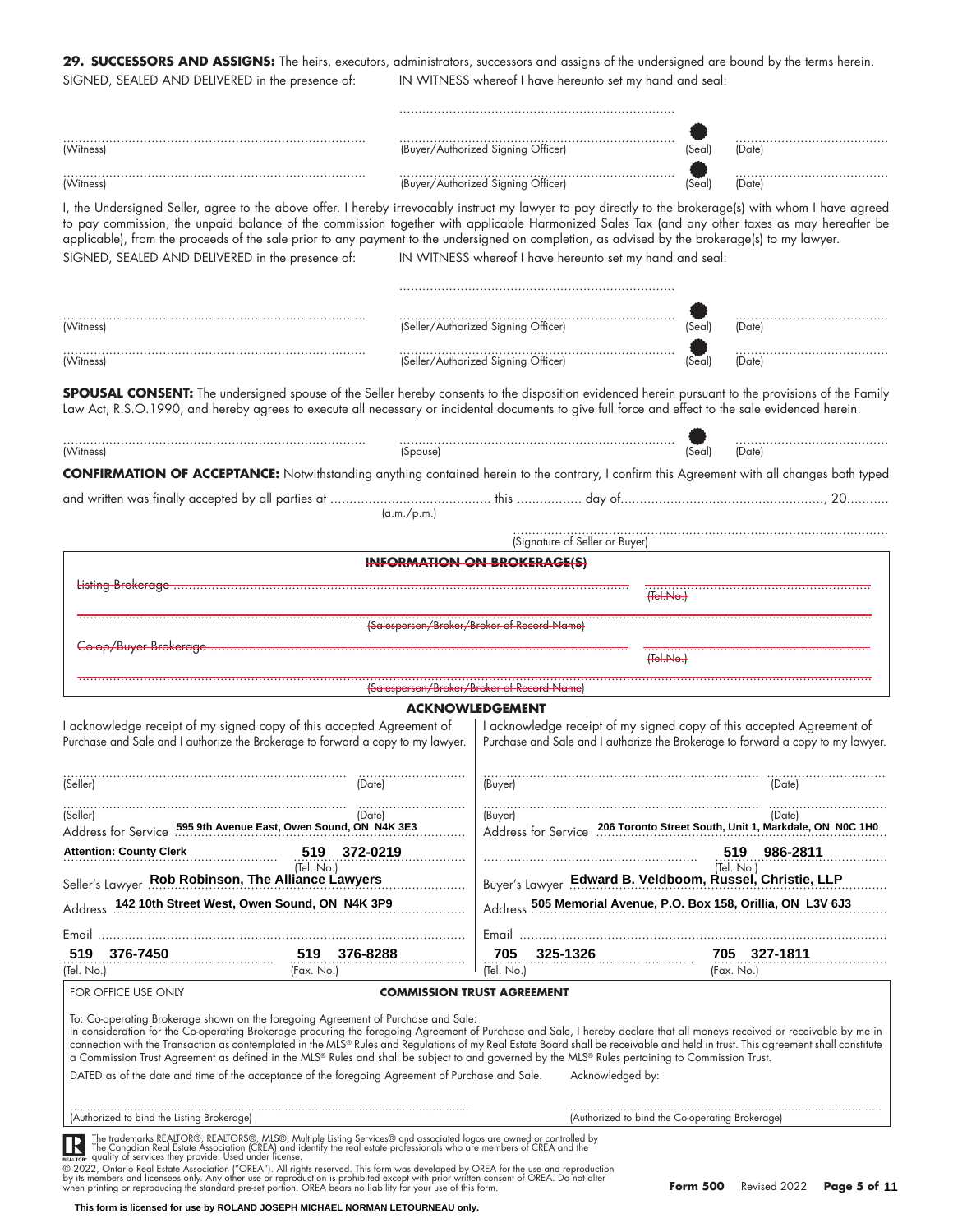for use in the Province of Ontario

This Schedule is attached to and forms part of the Agreement of Purchase and Sale between:

| BUYER: The Corporation of the Municipality of Grey Highlands <b>Experiment Corporation and Surger Corporation</b> and |                                                                               |  |  |  |  |
|-----------------------------------------------------------------------------------------------------------------------|-------------------------------------------------------------------------------|--|--|--|--|
|                                                                                                                       | <b>SELLER:</b> The Corporation of the County of Grey                          |  |  |  |  |
|                                                                                                                       | for the purchase and sale of <b>494140 Grey Road 2, Feversham, ON NOC 1CO</b> |  |  |  |  |
|                                                                                                                       | <u>may Max</u> 20.22                                                          |  |  |  |  |
|                                                                                                                       |                                                                               |  |  |  |  |

Buyer agrees to pay the balance as follows:

#### **As Is Purchase**

**The Corporation of the County of Grey**<br> **The Presentation of Society Road 2, Feversham, ON NGC 1C0<br>
Her yer states and the control of the society of the Corporation of the Society of the Control of the Bayer as to melodin 1.The Buyer acknowledges that this purchase is on and "as is, where is" basis without any agreement, representation or warranty of any kind, either express or implied on the part of the Seller,as to, without limiting the generality of the foregoing, the condition of the soil, the subsoil, the ground and surface water, or any other environmental matters, the condition of the lands or the condition of the buildings, encumbrances affecting the Property, or any other matter respecting the Property whatsoever, including without limitation, compliance with environmental laws, the existence of any hazardous substance or contaminant, or the use to which the Property may be put and its zoning.** 

**Completion Date 2. [deleted]** 

#### **Buyers Acknowledgements**

**3. In agreeing to purchase the Property in an "As Is Where Is" basis, the Buyer acknowledges and agrees that: a) The Seller makes no representations to the Buyer as to the zoning of the Property or any improvements or structures, whether for the intended use or otherwise.** 

**b) The Seller shall have no responsibility whatsoever to remedy any defect, comply with any work order or complete any unfinished work.** 

**c) The Seller makes no representations or warranties whatsoever, either expressed or implied, as to the existence or non-existence of any asbestos, PCB's, radioactive substances or any other substances, liquids or materials or contaminants which may be hazardous or toxic or require removal and disposal pursuant to the provisions of any applicable legislation (all of the foregoing being hereinafter called "Environmental Matters"). The Purchaser is relying upon its own investigations, if any, in this regard.** 

**d) The Buyer acknowledges having inspected the Property prior to the Closing Date and is relying on its own due diligence as to the condition of the Property and improvements.** 

This form must be initialed by all parties to the Agreement of Purchase and Sale.



**INITIALS OF BUYER(S):**  $\left($ 



The trademarks REALTOR®, REALTORS®, MLS®, Multiple Listing Services® and associated logos are owned or controlled by<br>The Canadian Real Estate Association (CREA) and identify the real estate professionals who are members of The Canadian Real Estate Association (CREA) and identify the real estate professionals who are me<br>quality of services they provide. Used under license.

© 2022, Ontario Real Estate Association ("OREA"). All rights reserved. This form was developed by OREA for the use and reproduction<br>by its members and licensees only. Any other use or reproduction is prohibited except with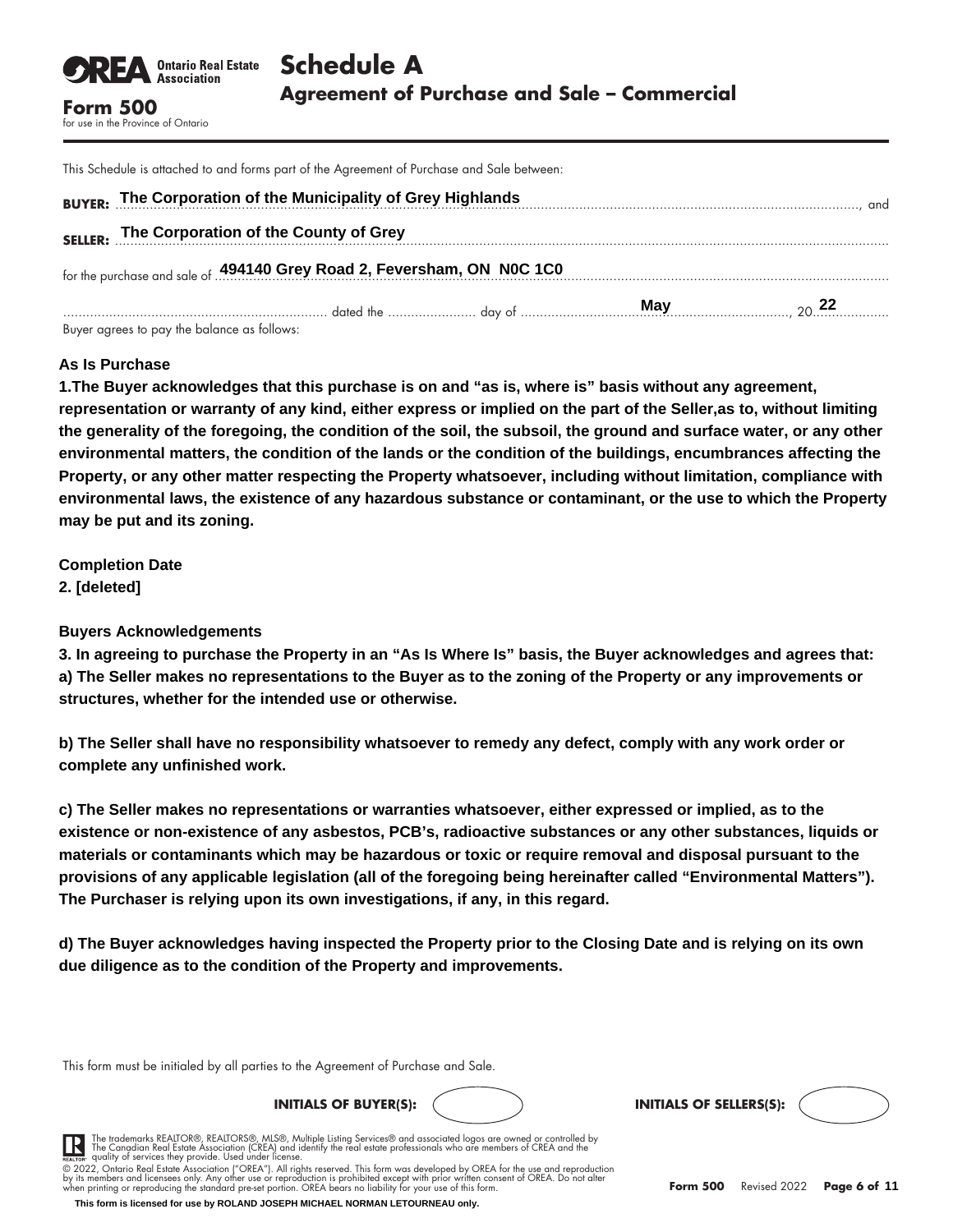![](_page_6_Picture_0.jpeg)

#### **Sellers Warranties, Representation and Covenants**

**4. Any information provided by the Seller or its agents and any comments made by the Seller, its employees, officers, directors, appointees, agents or consultants are for the assistance of the Buyer in allowing it to make its own inquiries. The Seller makes no representations or warranties as to, and takes no responsibility for, the accuracy or completeness of any information it has provided to the Buyer.** 

**Acknowledgement, Release and Indemnity** 

**5. The Buyer shall execute and deliver an Acknowledgement, Release and Indemnity, in the form attached as Scheduled "B", to the Seller on or before closing.**

This form must be initialed by all parties to the Agreement of Purchase and Sale.

![](_page_6_Picture_8.jpeg)

**INITIALS OF BUYER(S):**  $($ 

![](_page_6_Picture_10.jpeg)

The trademarks REALTOR®, REALTORS®, MLS®, Multiple Listing Services® and associated logos are owned or controlled by<br>The Canadian Real Estate Association (CREA) and identify the real estate professionals who are members of

© 2022, Ontario Real Estate Association ("OREA"). All rights reserved. This form was developed by OREA for the use and reproduction<br>by its members and licensees only. Any other use or reproduction is prohibited except with

 $\bf R$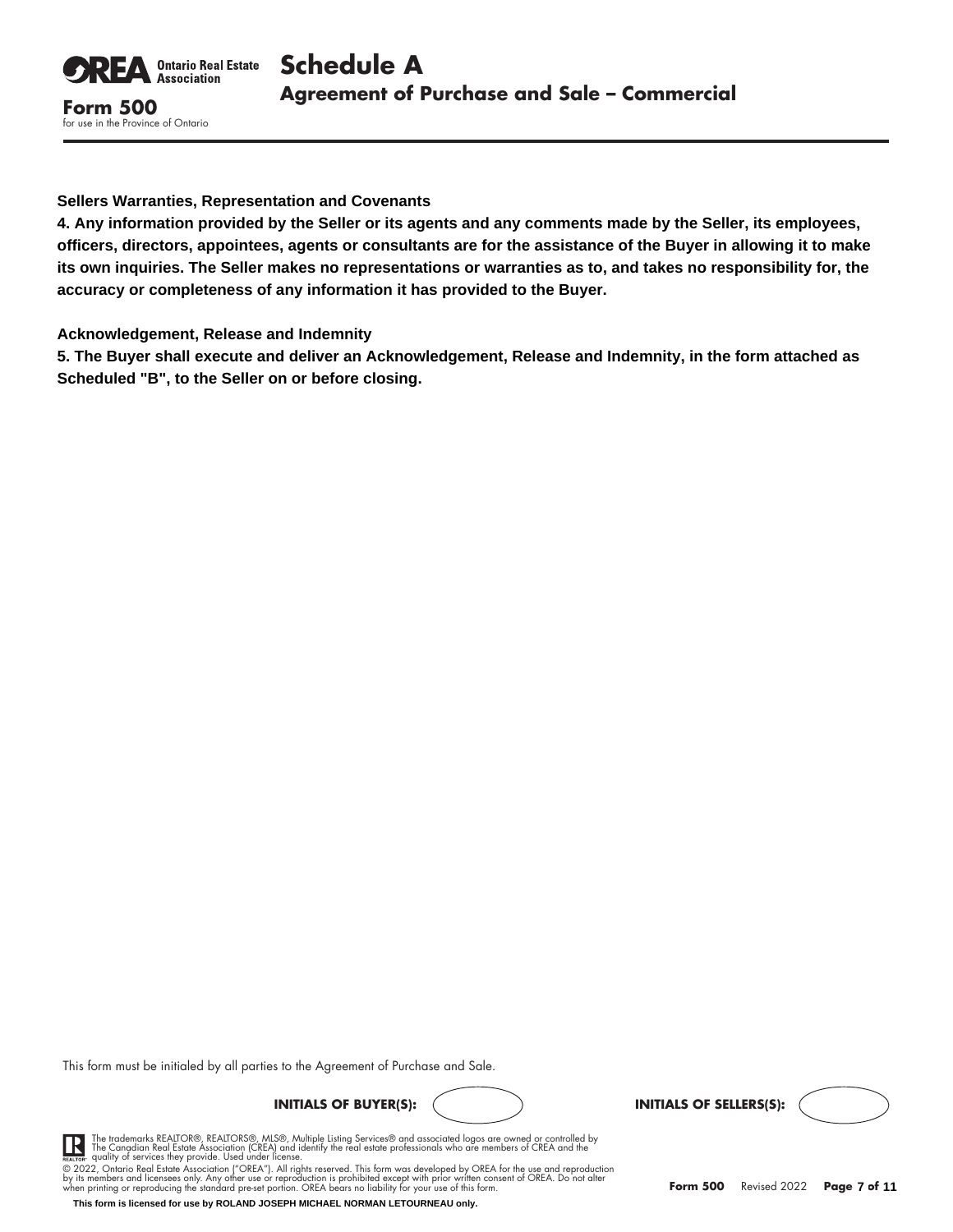## **SCHEDULE "B"**

This Schedule is attached to and forms part of the Agreement of Purchase and Sale between:

## **BUYER: THE CORPORATION OF THE MUNICIPALITY OF GREY HIGHLANDS**

## **SELLER: THE CORPORATION OF THE COUNTY OF GREY**

For the Purchase and Sale of:

**REAL PROPERTY:** Part of Lot 15, Concession 8, geographic Township of Osprey, being Part 1, 17R-2721, Municipality of Grey Highlands, presently bearing PIN 37262- 0063

Dated the \_\_\_\_\_\_\_\_\_\_\_ day of May, 2022

### **ACKNOWLEDGEMENT, RELEASE AND INDEMNITY**

TO: The Corporation of the County of Grey (the "**County**")

FROM: The Corporation of the Municipality of Grey Highlands (the "**Municipality**")

**WHEREAS** the County owns the parcel of land described above (the "Property");

**AND WHEREAS** the County and The Corporation of the Township of Osprey (the "Former Township") entered into an agreement dated June 1, 1990 relating to the construction, maintenance, and co-ownership of a sand storage dome to be built on the Property (the "Construction Agreement");

**AND WHEREAS** the Municipality is the successor of the Former Township pursuant to an order of the Minister of Municipal Affairs and Housing dated December 14, 1999;

**AND WHEREAS** the Parties entered into a further agreement dated November 19, 2002 revising and restating certain terms of the Construction Agreement and confirming the relative proportions of their respective ownership of the sand storage dome on the Property (the "Maintenance Agreement") (the Construction Agreement and the Maintenance Agreements being collectively the "Co-Ownership Agreements");

**AND WHEREAS** section 5 of the Maintenance Agreement provides for its termination upon the County purchasing the Municipality's interest in the sand storage dome for a price equal to the Municipality's share of the capital cost of that dome;

**AND WHEREAS** the Parties desire to terminate the Co-Ownership Agreements and to transfer ownership of the Property;

**AND WHEREAS** notwithstanding any term of the Co-Ownership Agreements, the parties are agreed that any provision of the Co-Ownership Agreements regarding their termination shall by fully and completely satisfied by the transfer of ownership of the Property by the County to the Municipality for nominal consideration pursuant to the Purchase Agreement together with the terms of certain acknowledgements, releases, and indemnities made below by the Municipality in favour of the County;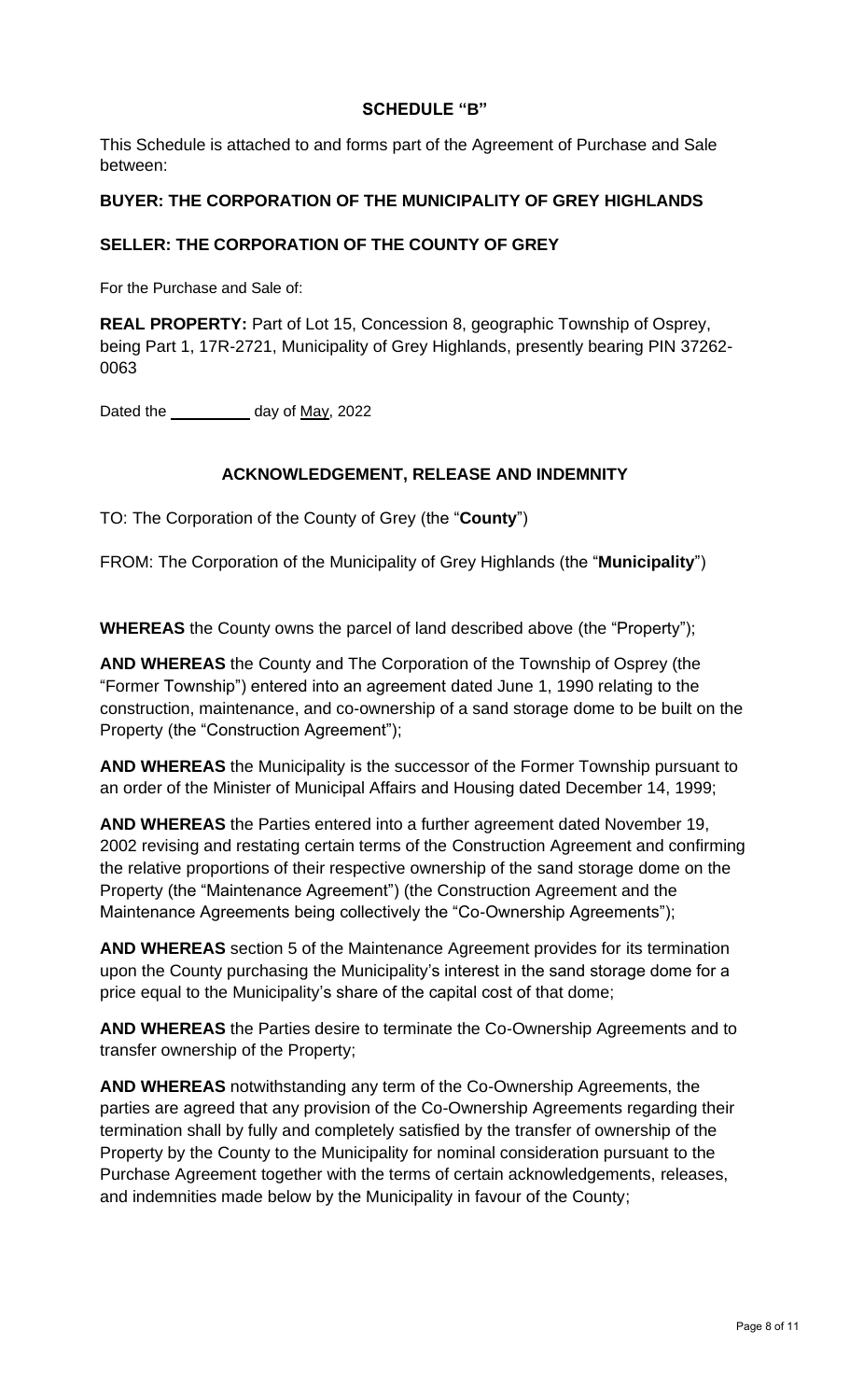**NOW THEREFORE** in consideration of and notwithstanding the completion of the Transaction contemplated by the Purchase Agreement and of other good and valuable consideration, the receipt and sufficiency of which is hereby acknowledged:

- 1. The Municipality acknowledges that the recitals above are true, declares that any terms defined therein shall have the same meaning throughout this Acknowledgement, Release, and Indemnity, that any capitalized term used herein but not defined herein shall have the same meaning as defined in the Purchase Agreement, and that herein:
	- a. "Applicable Laws" means, collectively, all statutes, laws, by-laws, regulations ordinances and orders of any governmental Authority, including without limitation all Land Use Regulations;
	- b. "Authority" means any governmental or quasi-governmental authority, regulatory authority, government ministry or department, agency, commission, board, tribunal, body or department, or any court, whether federal, provincial or municipal, having jurisdiction over the Property, or the use thereof;
	- c. "Contaminant" has the same meaning as in the Environmental Protection Act, R.S.O. 1990, c. E.19, as amended;
	- d. "Environmental Law" means, collectively, all Applicable Laws and agreements with governmental Authorities and all other applicable federal and provincial statutes, municipal and local laws, common law and deed restrictions, all by-laws, regulations, codes, licences, permits, orders, directives, guidelines, decisions rendered by any governmental Authority relating to the protection of the environment, natural resources, public health, occupational health and safety or the manufacture, processing, distribution, use, treatment, storage, disposal, packaging, transport, handling, containment, clean-up or other remediation or corrective action of any Hazardous Substance, and all authorizations issued pursuant to such Applicable Laws, agreements or statutory requirements;
	- e. "Hazardous Substance" includes, but is not limited to any hazardous or toxic chemical, waste, by-product, pollutant, compound, product or substance, including without limitation, any Contaminant, asbestos, polychlorinated biphenyls, petroleum and its derivatives, by-products or other hydrocarbons and any other liquid, solid or gaseous material the exposure to, or manufacture, possession, presence, use, generation, storage, transportation, treatment, release, disposal, abatement, cleanup, removal, remediation or handling of, which is prohibited, controlled or regulated by any and is defined in or pursuant to any Environmental Law; and
	- f. "Land Use Regulations" means collectively, any land use policies, regulations, by-laws, or plans of any Authority that apply to the use of the Property including the existing Official Plans, zoning by-laws and zoning orders.
- 2. The Municipality acknowledges that it accepts the Property in an "as is where is" condition in accordance with Section 1 of Schedule "A" to the Purchase Agreement.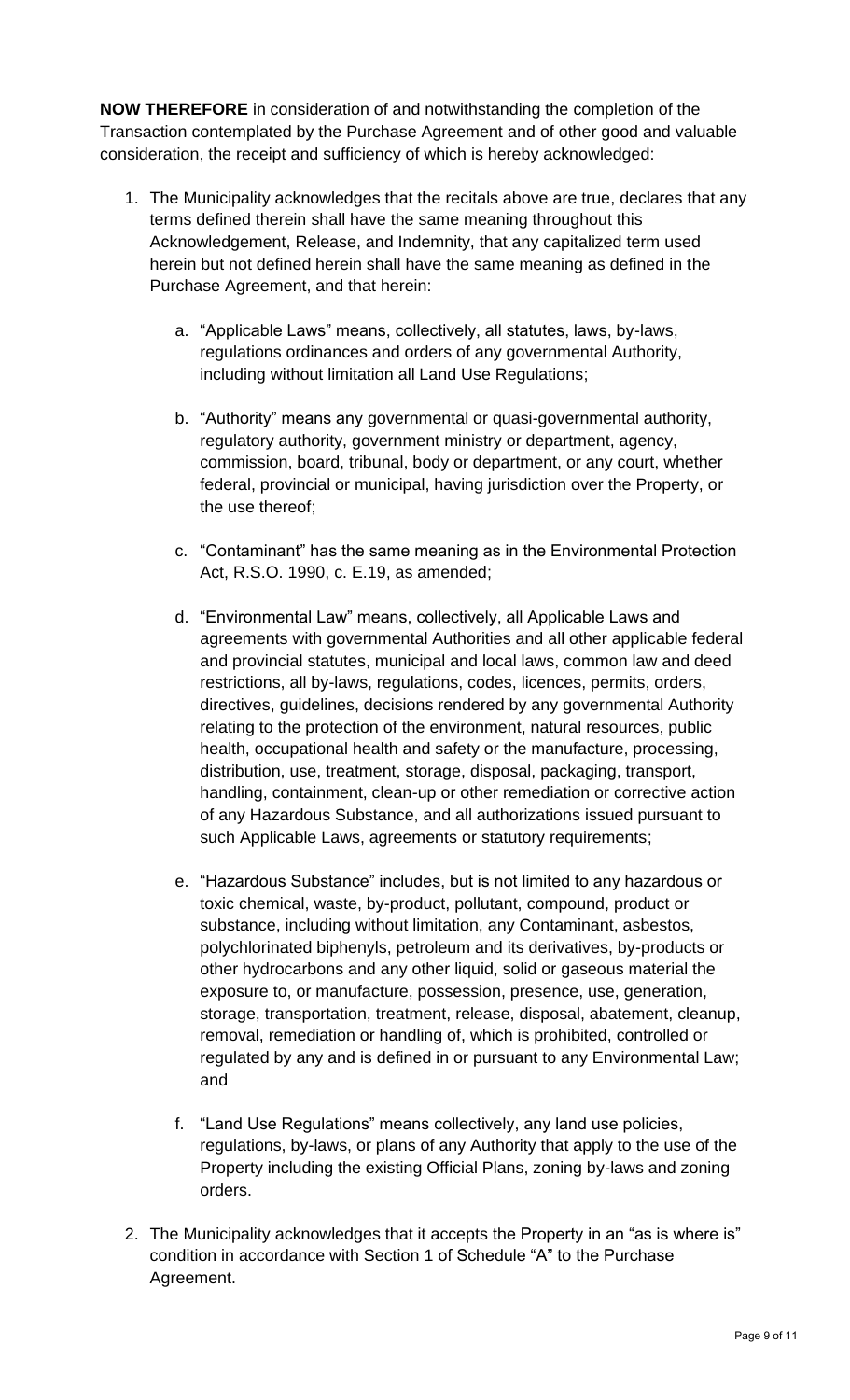- 3. The Municipality acknowledges that notwithstanding anything in the Co-Ownership Agreements the transfer of the Property to the Municipality pursuant to the terms of the Purchase Agreement and this Acknowledgement, Release, and Indemnity satisfies all requirements of the Parties under the Co-Ownership Agreements and that upon the conclusion of the transfer the Co-Ownership Agreements shall each be fully and completely satisfied and shall no longer be of any force or effect.
- 4. The Municipality acknowledges and understands that from and including the Closing Date, the Property shall be entirely at the risk of the Municipality and the Municipality hereby accepts and assumes all responsibilities and liabilities arising out of or in any way connected with the Property whether they arose before, on or after the Closing Date and, without being limited by the foregoing, include any state, nature, quality or condition in, on under or near the Property existing on Closing, whenever and however arising, whether known or unknown environmental or otherwise, and whether such responsibilities and liabilities are imposed by law, equity or any Authority.
- 5. The Municipality forever releases and covenants not to sue the County and its elected officials, employees, officers, appointees, agents, or any other person for whom the county is responsible in law with respect to anything in connection with, arising from or in any way related to:
	- a. the state and quality of title to the Property;
	- b. any outstanding arrears of taxes, utilities, common expenses (if applicable) or other monies owing in relation to the Property; and
	- c. the condition of the soil, subsoil, ground and surface water, or any other environmental matters, the condition of the Lands, suitability for development, physical characteristics, profitability, or any other matters in relation to the Property whatsoever, including, without limitation, compliance with Environmental Law, the existence of any Hazardous Substances in, on, under, or emanating from or onto the Property, regardless of whether such environmental conditions or the presence of Hazardous Substances is known or unknown by the Municipality.

The foregoing release and covenant not to sue shall apply to all claims at law or in equity, including, but not limited to, claims or causes of action for personal injury or death, property damage, statutory claims under Environmental Laws and claims for contribution and shall survive and not merge on Closing.

- 6. Effective as of the Closing Date, the Municipality accepts and assumes any and all responsibilities and liabilities whether having occurred before or after Closing, arising out of or in any way connected to the Property, including, without limitation:
	- a. the state of repair or the condition of the Property;
	- b. the state and quality of title, occupancy and current use of the Property;
	- c. any non-compliance with Environmental Law or the existence of Hazardous Substances in, on or under the Lands, the Buildings or any